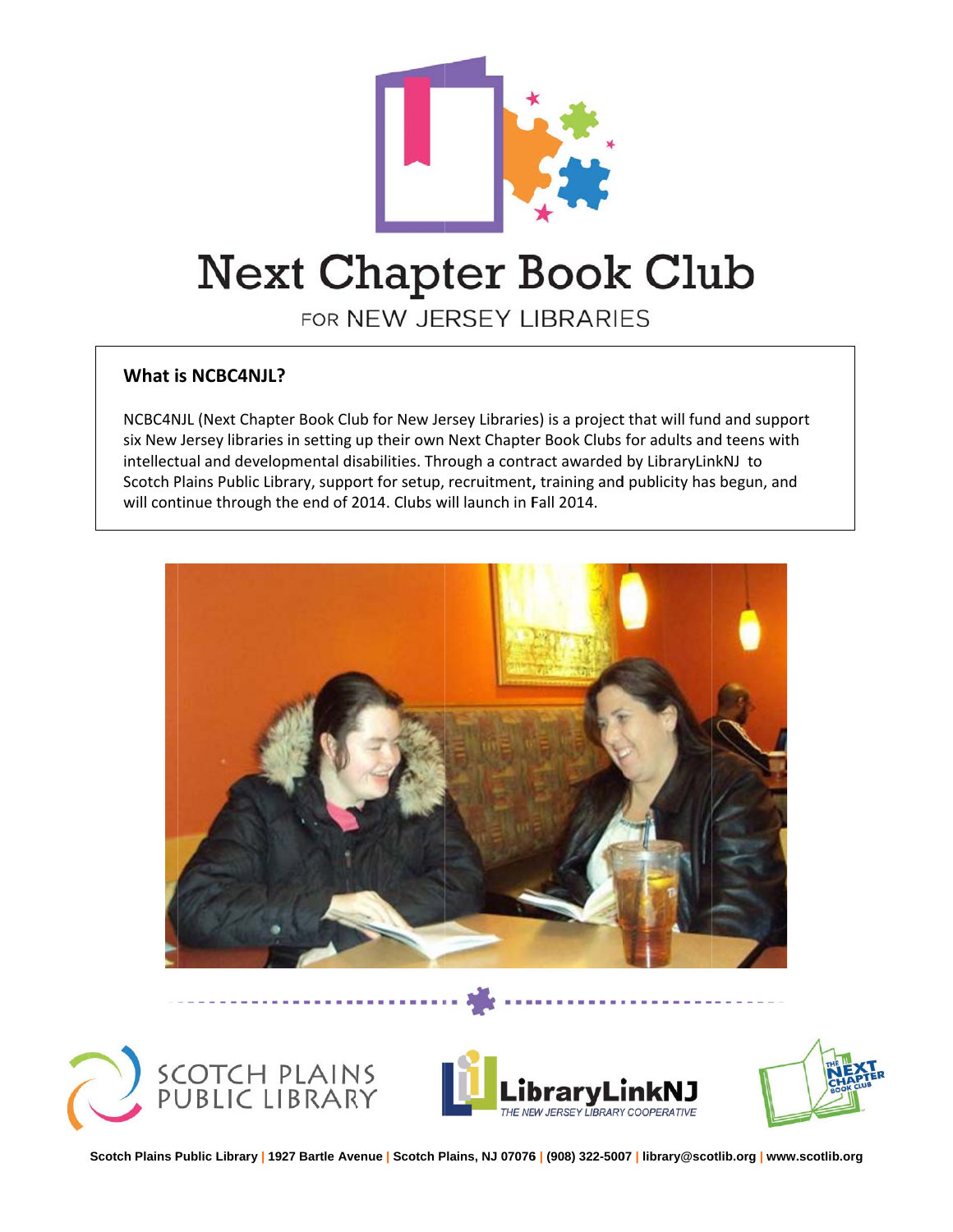#### **What is The Next Chapter Book Club?**

The Next Chapter Book Club (NCBC) offers weekly opportunities for people with intellectual and developmental disabilities (IDD) to read and learn together, talk about books, and make friends in a relaxed, community setting. A program of The Ohio State University Nisonger Center, NCBC was established in June 2002 to provide adolescents and adults with IDD – regardless of reading ability – the chance to be members of a book club. NCBC has become the preeminent program of its kind. Today there are NCBC programs in over 100 cities across North America and Europe.

Individual Next Chapter Book Clubs usually consist of five to eight people with disabilities and two facilitators, some of whom also have disabilities. The clubs meet in local bookstores, cafés, and similar gathering places to read aloud and discuss a book for one hour each week. (http://chaptersahead.org/what-we-do/next-chapter-book-club/)

#### **What is Scotch Plains Public Library's Involvement?**

Scotch Plains Public Library (SPPL) has been running two Next Chapter Book Clubs since 2008. NCBC enables us to serve underserved members of the community in a profoundly rewarding way, within a structure that is manageable for our thinly‐stretched staff and budget. We will draw upon our experience to mentor your efforts with information, support and training as you plan, launch and maintain your own Next Chapter book club.

We will:

- Host a *free* training session on May 7, 2014 at SPPL. This will consist of an in‐person half‐day workshop with Tom Fish and Jillian Ober of NCBC/Chapters Ahead. If undertaken independent of the contract, such training would cost a library over \$1,000! In addition to working with Jillian and Tom, who founded NCBC, participants will have a chance to meet current Next Chapter Book Club members and their families to get the real inside scoop on what "book club" means to them. Each team member will receive a copy of Next Chapter Book Club: A Model Community Literacy Program for People with Intellectual Disabilities, by Tom Fish and Paula Rabidoux. Lunch and refreshments will be provided.
- Provide all the forms you will need, as well as recruiting and publicity advice, phone and online support and promotional materials for your library.
- Attend your first book club meeting to assist and support you.
- Plan two more in-person and teleconference meetings in the late fall/winter of 2014 and spring 2015 to share experiences, assist with problems, offer reinforcement and brainstorm solutions.
- Hold a wrap-up meeting in June 2015, in-person or teleconference.
- Offer ongoing phone and email support throughout the contract period, in partnership with the staff of NCBC.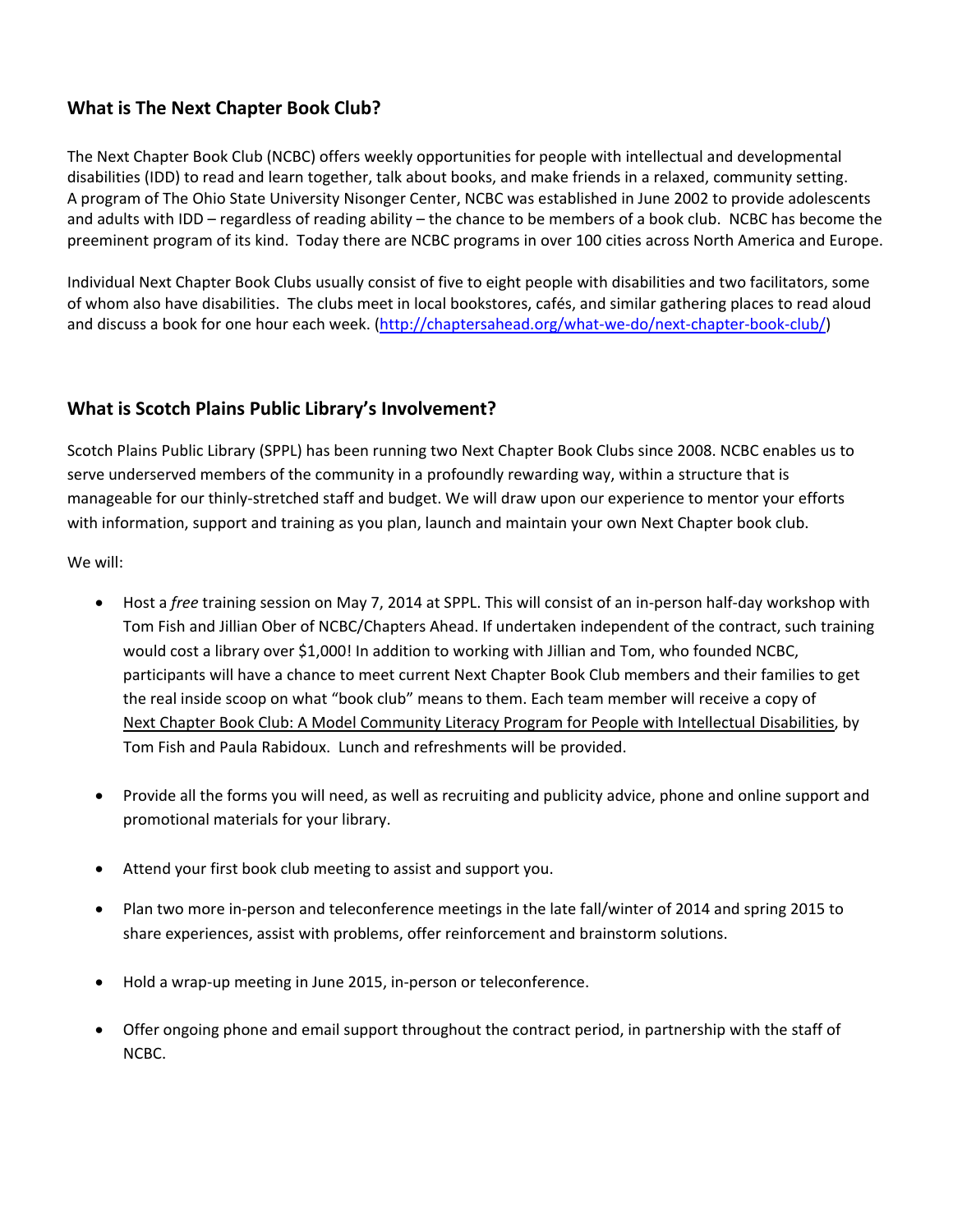#### **What would my library's involvement entail?**

- Each library will coordinate a team consisting of at least:
	- o A program coordinator
	- o An administrator (Director, Department Head)
	- o Invited member(s) from the community or library staff ‐‐ We encourage you to seek independent partners among your local school media specialists.
- Organization and outreach through spring and summer 2014 can take the program coordinator twenty hours or more total (not weekly), for that period. Once the club is launched, the program coordinator might expect to devote an hour per month to organizational duties, such as e‐mails, book ordering and preparing optional supplementary activities the teams might want to introduce in book club.
- Team members will commit one hour each week for the club meeting.
- Your team will participate in the all‐day training workshop on May 7, 2014, the meetings to be scheduled for the late fall/winter of 2014 and spring 2015, and the June 2015 wrap‐up session.
- Your initial sets of books will be supplied, along with Scotch Plains' book list of successful titles. Each library can decide on how to pay for books after the first set. Book clubs deal with this in a variety of ways.
- You will keep in touch with the Scotch Plains Public Library team as you plan and implement your club.
- You will submit evaluations and report on progress at our scheduled meetings.
- You will agree to assist in Next Chapter training for additional libraries in the future.
- You will serve a vital and growing need in our communities by providing this service for an underserved population.

## **Is there a cost for this program?**

Training, the first set of books for your club, promotional materials and support by SPPL's team and NCBC are all paid for by the LibraryLinkNJ contract. After that, libraries can choose to buy books from their budgets, to charge club members for the books, or find alternative funding for book purchases. SPPL's team is comprised of volunteers, but each library is free to make its own decision as regards volunteer or paid service.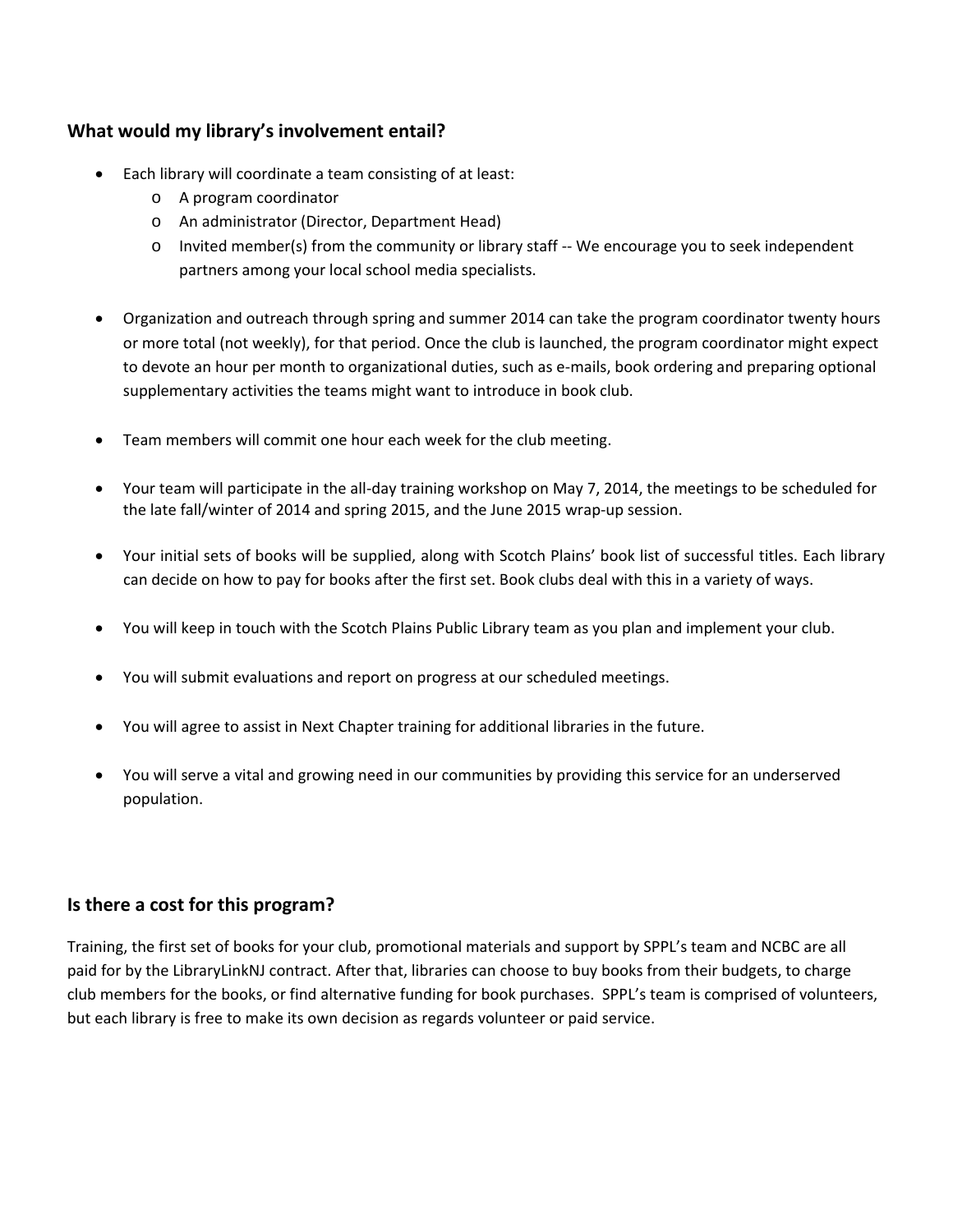#### **How can libraries get on board?**

File a letter of intent by March 1, 2014. The six libraries selected will be notified on April 1, 2014. Training is scheduled for May 7, 2014.

Your letter of intent should include the following information:

- Name of Library
- Street Address, Phone Contact and e-mail
- Team structure who will be your program coordinator, library administration team member, and Invited member(s) from the community, school media specialists, or library staff
- Any existing programs your library offers the special needs population, and/or a description of a population that you have identified that would benefit from NCBC4NJL
- Why would your library like to participate in NCBC4NJL
- Agreement that your team will participate in the all-day training workshop on May 7, 2014, the meetings to be scheduled for the late fall/winter of 2014 and spring 2015, and the June 2015 wrap-up session
- Agreement to keep in touch with the Scotch Plains Public Library team as you plan and implement your club
- Agreement to submit evaluations and report on progress at our scheduled meetings
- Agreement to participate in Next Chapter training for additional libraries in the future

We will aim for geographic diversity as we choose the six libraries. If a county library, consortium, or school system library group wishes to adopt NCBC, and is among the six selected, we will supply only one set of books to be shared among the system libraries involved.

Beyond the six selected libraries, the May 7, 2014 training will be offered to any library group that is interested in attending. Books will not be supplied to those libraries, but the SPPL team will offer telephone support as needed.

Contact us at 908‐322‐5007 or email: mkolaya@scotlib.org pbrooks@scotlib.org

Scotch Plains Public Library 1927 Bartle Avenue Scotch Plains, NJ 07076